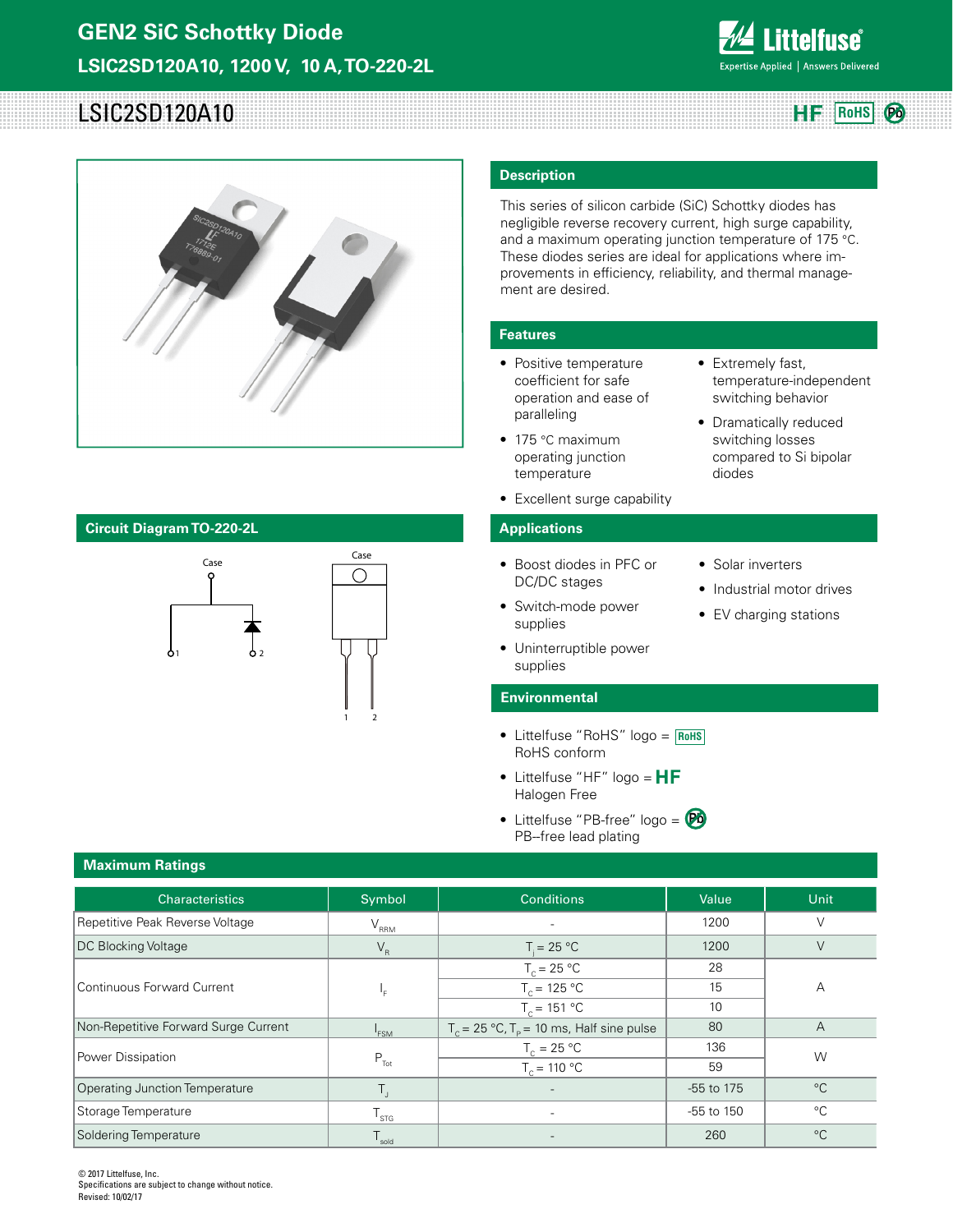

<u> 111111111111111111111111</u>

## **Electrical Characteristics**

800000000

| <b>Characteristics</b>         | Symbol       | <b>Conditions</b>                                                                                                               | Value                    |       |      |        |
|--------------------------------|--------------|---------------------------------------------------------------------------------------------------------------------------------|--------------------------|-------|------|--------|
|                                |              |                                                                                                                                 | Min.                     | Typ.  | Max. | Unit   |
| Forward Voltage                | $V_F$        | $I_F = 10 A, T_J = 25 °C$                                                                                                       |                          | 1.5   | 1.8  | $\vee$ |
|                                |              | $IF = 10 A, T1 = 175 °C$                                                                                                        | $\overline{\phantom{a}}$ | 2.2   |      |        |
| Reverse Current                | $P_{\rm R}$  | $V_{\rm B} = 1200 \, \text{V}$ , T <sub>1</sub> = 25 °C                                                                         |                          | $<$ 1 | 100  | μA     |
|                                |              | $V_R = 1200 V, T_J = 175 °C$                                                                                                    |                          | 10    |      |        |
| <b>Total Capacitance</b>       | $\mathsf{C}$ | $V_{\rm B} = 1$ V, f = 1 MHz                                                                                                    |                          | 582   |      |        |
|                                |              | $V_{\rm B}$ = 400 V, f = 1 MHz                                                                                                  |                          | 53    |      | pF     |
|                                |              | $V_{\rm B} = 800 \text{ V}, f = 1 \text{ MHz}$                                                                                  |                          | 40    |      |        |
| <b>Total Capacitive Charge</b> | $Q_{c}$      | $V_{R}$<br>$\text{V}_{\textrm{R}}\!=\,800\,\text{V}\!,\;\;\text{Q}_{\textrm{c}}\text{=}\int\!c(\textrm{V})\textrm{d}\textrm{V}$ |                          | 57    |      | nC     |

### Footnote:  $T_1 = +25$  °C unless otherwise specified

| Thermal Characteristics      |                  |                          |       |      |      |      |
|------------------------------|------------------|--------------------------|-------|------|------|------|
| Characteristics <sup>1</sup> |                  |                          | Value |      |      |      |
|                              | Symbol           | <b>Conditions</b>        | Min.  | Typ. | Max. | Unit |
| Thermal Resistance           | $R_{\text{euc}}$ | $\overline{\phantom{0}}$ | -     | ا ۱۰ |      | °C/W |



# **Figure 1: Typical Foward Characteristics Figure 2: Typical Reverse Characteristics**

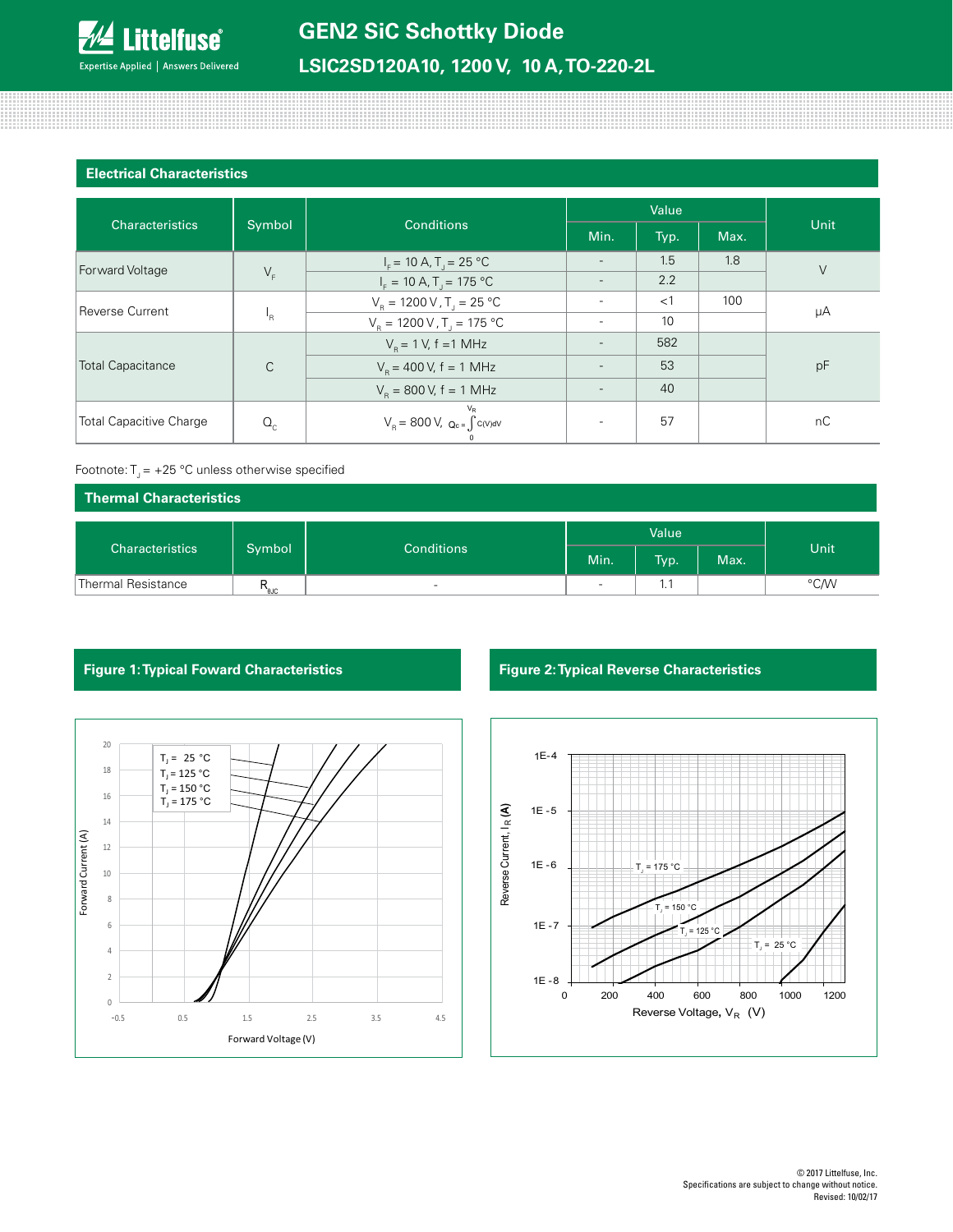# **GEN2 SiC Schottky Diode LSIC2SD120A10, 1200 V, 10 A, TO-220-2L**



80000000000

# **Figure 3: Power Derating Figure 4: Current Derating Figure 4: Current Derating**







## **Figure 5: Capacitance vs. Reverse Voltage Figure 6: Capacitive Charge vs. Reverse Voltage**

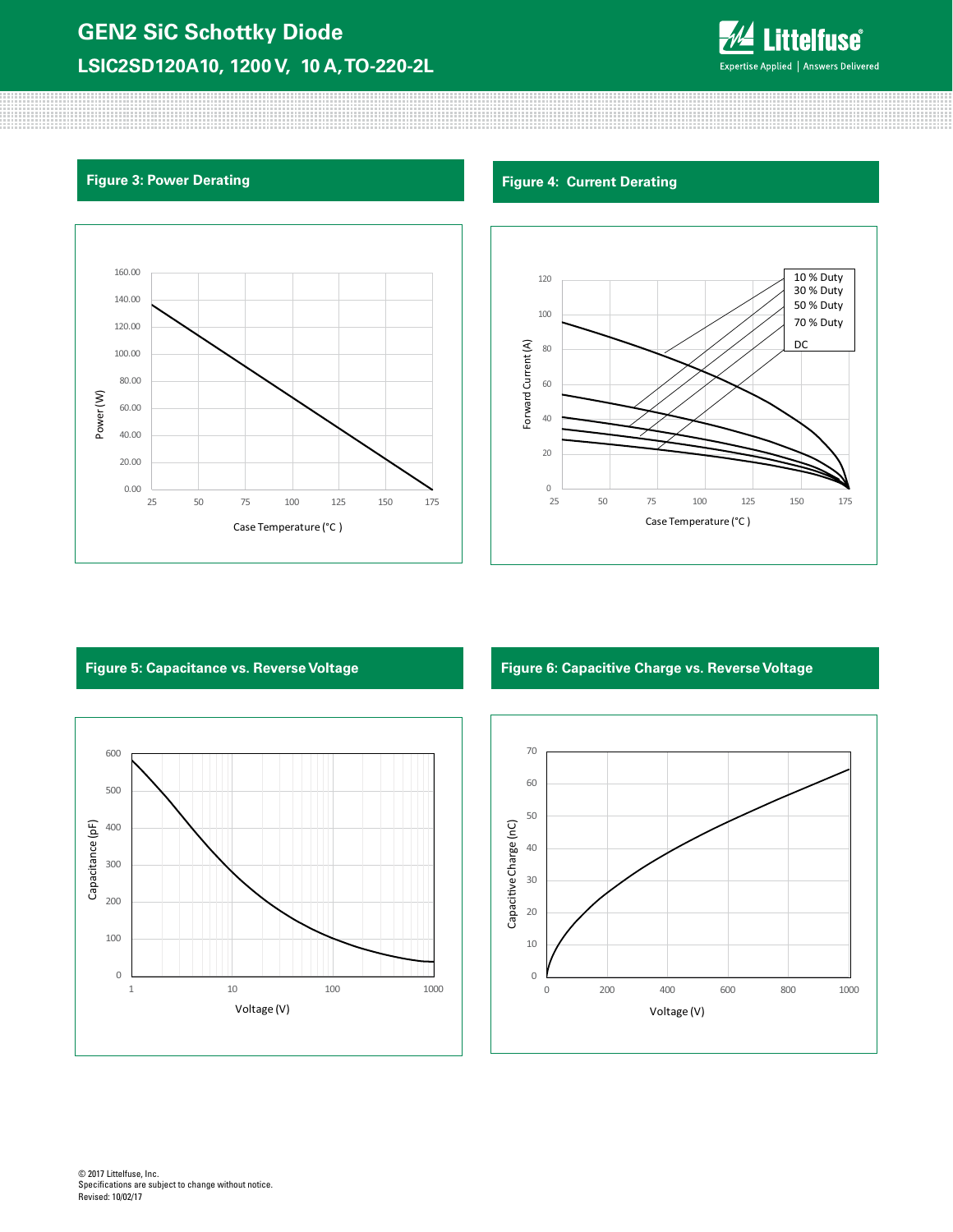

;;;;;;;;;;;;;;;;;;;;;;;;;;;;;;;;;;;;;

# **Figure 7: Stored Energy vs. Reverse Voltage Figure 8: Transient Thermal Impedance**





## **Part Numbering and Marking System**



# **Packing Options**

| <b>Part Number</b> | <b>Marking</b> | Packing Mode   M.O.Q |      |
|--------------------|----------------|----------------------|------|
| LSIC2SD120A10      | SIC2SD120A10   | Tube                 | 1000 |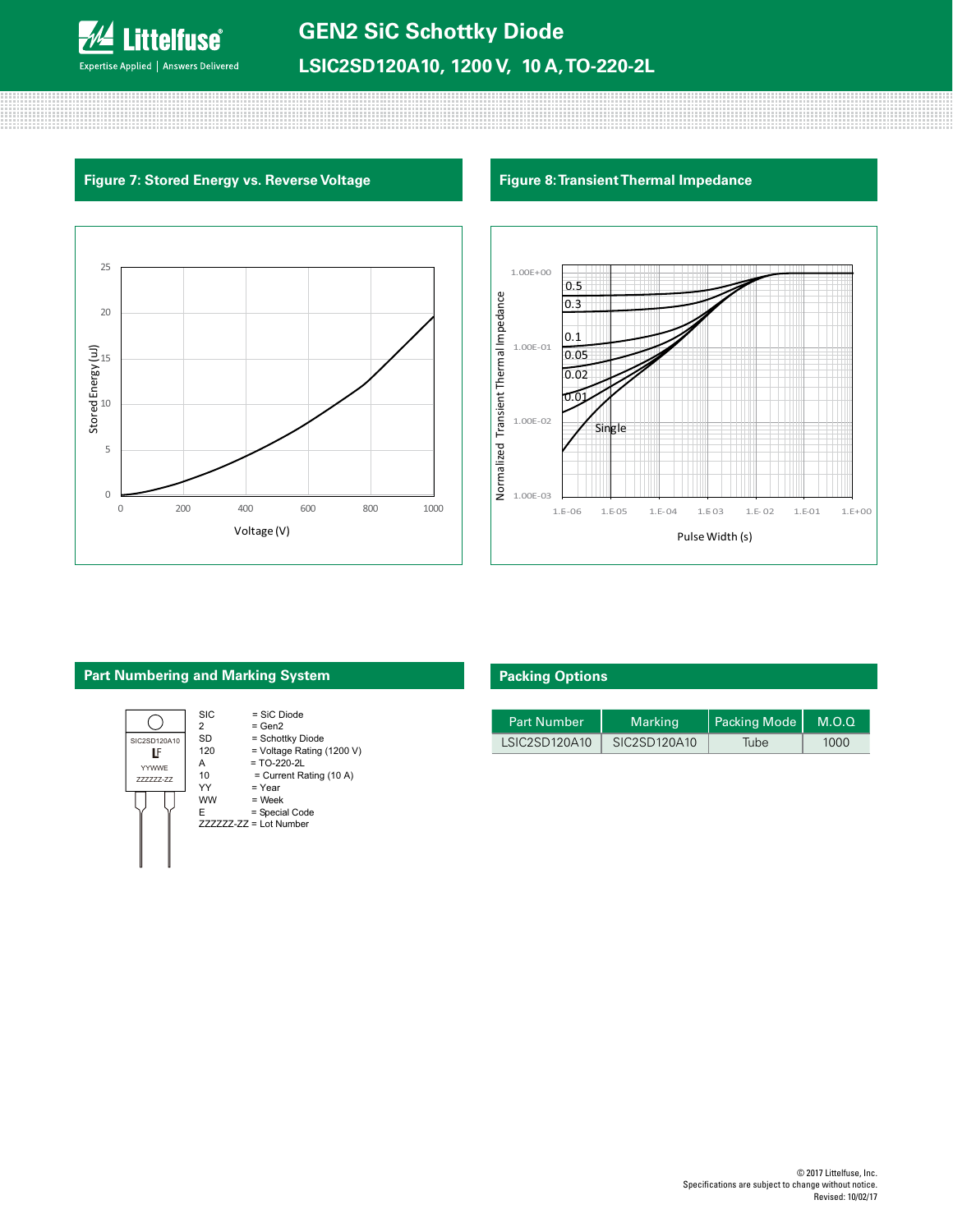

### **Dimensions-Package TO-220-2L**



| Symbol         | <b>Millimeters</b> |         |            |  |
|----------------|--------------------|---------|------------|--|
|                | Min                | Nominal | <b>Max</b> |  |
| A              | 4.320              | 4.450   | 4.570      |  |
| A <sub>1</sub> | 1.140              | 1.270   | 1.400      |  |
| A2             | 2.500              |         | 2.740      |  |
| $\mathsf{b}$   | 0.690              |         | 0.880      |  |
| b <sub>1</sub> | 0.680              |         | 0.870      |  |
| b2             | 1.230              |         | 1.390      |  |
| b3             | 1.220              | 1.270   | 1.380      |  |
| $\mathsf{C}$   | 0.360              |         | 0.503      |  |
| c <sub>1</sub> | 0.630              |         | 0.527      |  |
| $\mathsf{D}$   | 14.900             |         | 15.600     |  |
| D <sub>1</sub> | 8.615              |         | 9.017      |  |
| D <sub>2</sub> | 12.840             |         | 12.950     |  |
| Е              | 10.000             | 10.180  | 10.360     |  |
| E1             | 7.570              | 7.610   | 7.680      |  |
| e1             | 2.490              | 2.540   | 2.590      |  |
| e              | 5.030              | 5.080   | 5.130      |  |
| H1             | 6.295              | 6.545   | 6.795      |  |
| L              | 13.000             | 13.500  | 14.00      |  |
| L1             | 2.390              |         | 3.250      |  |
| øΡ             | 3.710              | 3.840   | 3.960      |  |
| Q              | 2.650              |         | 3.050      |  |
| R              |                    |         | 0.254      |  |

Recommended Solder Pad Layout



NOTES: 1. DIMENSIONS D & E DO NOT INCLUDE MOLD FLASH. MOLD FLASH SHALL NOT EXCEED 0.127 MM PER SIDE. THESE DIMENSIONS ARE MEASURED AT THE OUTERMOST EXTREME OF PLASTIC BODY.

2. DIMENSIONS E2 & H1 DEFINE A ZONE WHERE STAMPING AND SINGULATION IRREGULARITIES RE ALLOWED.

© 2017 Littelfuse, Inc. Specifications are subject to change without notice. Revised: 10/02/17

SECTION C-C SECTION D-D

 $\mathbf{\sigma}$ 

b2

E1

∅P

b

D2